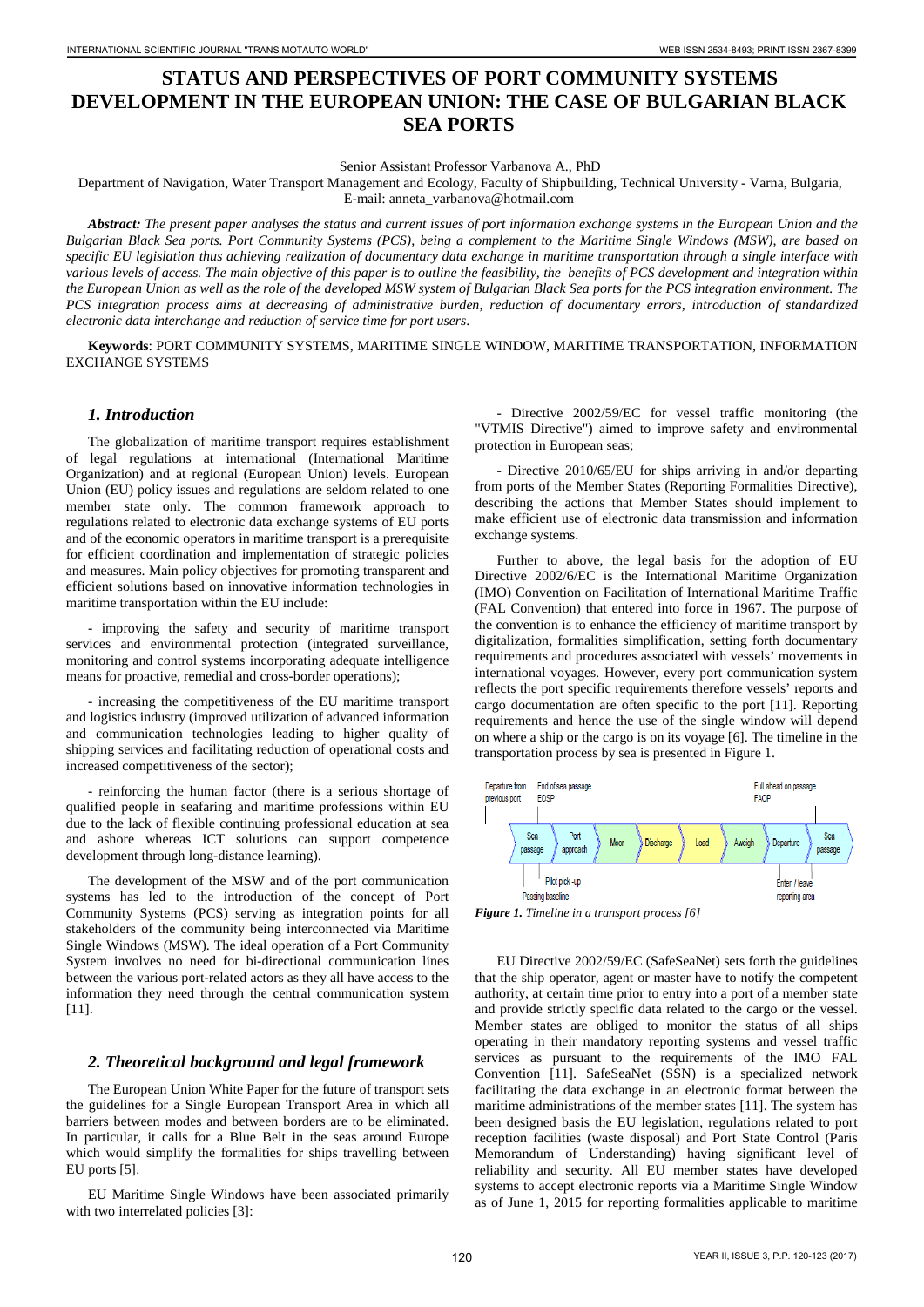transport for arriving and departing ships within EU ports. Thus integration of information flows is achieved providing the business stakeholders, local customs and government administrations with relevant import and export data. Furthermore, the EU Directive 2002/59/EC requires that each country organizes coordinated methods for request of reporting procedures.

SafeSeaNet was established as a centralized European platform for maritime data exchange, linking together maritime authorities from across Europe. Evolution of SafeSeaNet during the last decade includes a number of developments that had an impact on Maritime Single Window solutions. Some of them are: integrated distribution of LRIT/AIS information via SSN, integration of SSN and CleanSeaNet functionality to facilitate pollution incidents analysis and identification of potential polluters, visualization of ship inspection information on the SSN GIS interface, SSN access mechanism improvement, etc. [3].

[12] defines the Single Window concept as "a facility that allows parties involved in trade and transport to lodge standardized information and documents via a single entry point to fulfill all import, export and transit-related regulatory requirements. If information is electronic, then individual data elements should only be submitted once."

The European Port Community System Association (EPCSA) represents the interests of the Port Community Systems Operators in Europe and promotes the role of PCSs in the MSW. EPCSA'S policy is aimed at encouraging the development of Port Community Systems as an efficient way of simplifying port procedures and means by which the requirements of Directive 2010/65/EC can be implemented. Some of the vital issues in the role of PCSs in MSW systems include: transition paths to unifying messages submitted by carriers and cargo agents to PCSs; potential of harmonization between PCS messages with the requirements of the ship formalities directive as agreed by all Member States.

PCS in general is a local initiative that is realized in an IT environment being specific to a port while the MSW is a countrylevel national system [9]. The MSWs are controlled by the government as pursuant to Directive 2010/65/EU. As the latter is not directly providing guidelines for the PCS therefore they are to be developed in addition to the MSWs initiatives in the ports. The PCSs can be either privately or publicly controlled and developed. Port community systems can integrate functionalities that are required by the parties benefiting from the PCS. In practice, PCS serve as electronic gateways for the MSW. The main differences between PCS and NSW are [9]:

- MSWs are country-specific, while PCSs are port-specific;

- Data submitted to MSW cannot be reused whereas PCS data can be used further or for other purposes;

- MSWs are government-controlled while PCS can be either government or public driven

The specific ports Single Window systems has a Business-to-Government (B2G) character as it provides local level information about the vessel to the authorities on a port level, while a Port Community System has a Business-to-Business (B2B) character acting as a tool to exchange commercial and logistics information among the members of a port's community [10].

# *3. Functionalities, benefits and integration of PCSs in the European Union*

According to EPCSA's White Paper [4] the PCS supports electronic transmission of: vessel notification towards Harbor Master/Port Authority and Customs; cargo declaration, manifest filling/summary declaration towards Customs; ship's stores declaration; crew's effects declaration; dangerous goods declaration towards the Harbor Master/Port Authority, waste disposal and port

dues declarations. The economic operators can further use the information already stored in the PCSs for business-to-business processes (outturn reports, vessel information, etc.). The definition of a Port Community System is: a neutral and open electronic platform enabling intelligent and secure exchange of information between public and private stakeholders in order to improve the competitive position of the sea and air ports' communities [4]. The PCS optimizes, manages and automates port and logistics processes through a single submission of data and connecting transport and logistics chains. According to [7] a PCS Operator is an organization that is either public, private or public/private that operates and maintains a Port Community System and where the Port Community System represents the core of that organization's business.

As per [8], research on the functions of PCSs have been carried out outlining the following functional areas: shipping lines, freight forwarders, terminal operators, port operators, customs, land carriers, container freight stations. The main functionalities for port operators are: ship arrival/departure confirmation, harbor dues, vessel inspection request, immigration clearance, reception of dangerous goods declaration, vessel arrival notification, notification waste disposal, statistics of supply chain performance, berth allocation management. Based on research of various authors [2] have summarized the benefits of the PCS (Table 1).

|                                                             | Digital economies benefits                                | <b>Quantification Method</b>                       |  |  |
|-------------------------------------------------------------|-----------------------------------------------------------|----------------------------------------------------|--|--|
| Economic benefits                                           | Reduce cost of information<br>access                      | Value of time and labor saved                      |  |  |
|                                                             | Reduce cost of<br>communication                           | Cost of previous forms of<br>communication         |  |  |
|                                                             | Extra revenue (government<br>authority or administrator)  | Value of revenue                                   |  |  |
|                                                             | Correct taxation (port                                    | Difference between the                             |  |  |
|                                                             | authority services)                                       | before and after tax revenue                       |  |  |
|                                                             | Prevention of illegal                                     | Per cent of illegal                                |  |  |
|                                                             | transactions                                              | transactions reduction                             |  |  |
| Increased quality of<br>information                         | Decrease of errors rate                                   | Time and labor consumed to                         |  |  |
|                                                             |                                                           | correct errors                                     |  |  |
|                                                             | Elimination of data                                       | Time and labor consumed to                         |  |  |
|                                                             | inconsistency                                             | sort and verify data                               |  |  |
| <b>Increased</b><br>performance                             | Fast access to information                                | Measurement of the increased<br>labor productivity |  |  |
|                                                             | Efficient use of resources                                | Better use of equipment<br>capacities              |  |  |
|                                                             | Community attendance benefits                             | <b>Ouantification Method</b>                       |  |  |
| <b>Increased</b><br>competitiveness at<br>stakeholder level | Increased access to<br>information                        | Savings in costs of<br>information                 |  |  |
|                                                             | Added value services                                      | Revenue in added value<br>services through PCS     |  |  |
| Increased efficiency                                        | Compliance with<br>community standards and<br>regulations | Less investment needed for<br>business growth      |  |  |

*Table 1: Benefits of PCS and evaluation methods (adapted from[2])*

Current integration pilots in EU ports are concentrated on close integration efforts between several PCSs for achievement of a specific purpose via common user interface and single access for all participating PCSs. Another potentially feasible functionality of integrated PCSs within the EU is the multiple use of data provided by ships from previous port(s) which ensures for saving of time. Yet another developed area is the realization of the global data exchange where PCSs exchange data with extra-community PCSs. The latter is a prerequisite for integration with customs data exchange systems. Based on the present status of the PCSs integration level within the EU the following challenges can be outlined: heterogeneity of PCSs due to national/local regulations, technological diversity of existing PCSs, refraining from sharing confidential business information, need for benefits sharing between main beneficiaries of information and parties investing in PCSs integration.

Table 2 illustrates the features and building blocks that were incorporated into the MSW pilot projects of the EU countries of the Mediterranean and the Black Sea regions.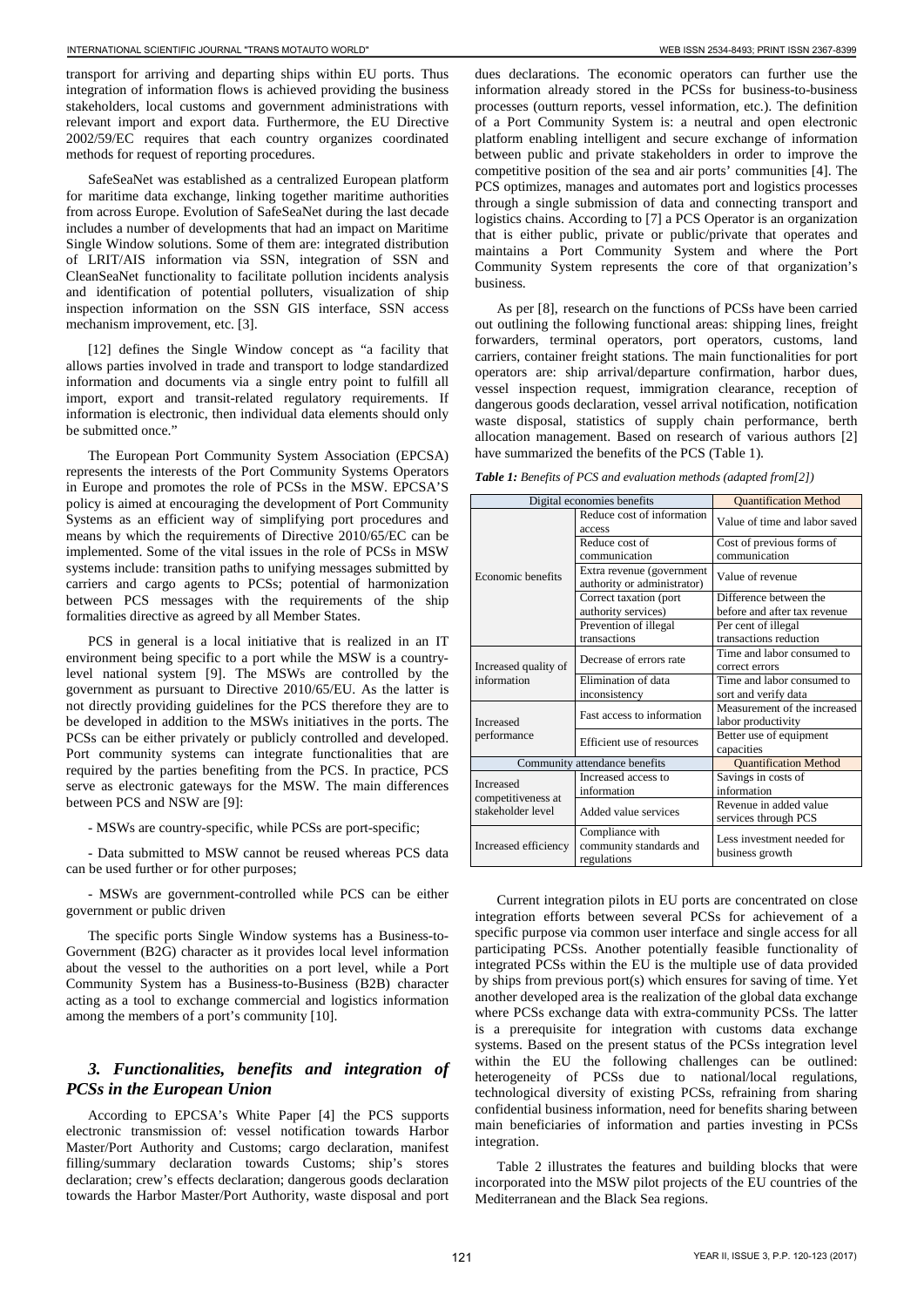*Table 2: Main features incorporated into MSW in the Mediterranean and Black Sea regions (adapted from [1])*

| <b>Functionalities</b>                                     | Pilot Projects in EU Countries (December, 2015) |        |        |           |        |        |
|------------------------------------------------------------|-------------------------------------------------|--------|--------|-----------|--------|--------|
|                                                            | CY                                              | GR     | ľТ     | <b>RO</b> | ΒG     | SЕ     |
| Digital Reporting                                          | $*$                                             | $\ast$ | $*$    | $\ast$    | $\ast$ | $\ast$ |
| Internal public<br>communication - multiple<br>use of data | $*$                                             | $\ast$ | $\ast$ | $\ast$    | $\ast$ | $\ast$ |
| <b>PCS</b>                                                 | $*$                                             |        | $\ast$ |           |        | $\ast$ |
| SafeSeaNet                                                 |                                                 |        | $*$    | $\ast$    | $\ast$ | $\ast$ |
| Health                                                     | $*$                                             | $\ast$ |        | $\ast$    | $\ast$ |        |
| Passengers                                                 | $*$                                             | $\ast$ | $\ast$ | $*$       | $\ast$ |        |
| Crew                                                       | $\ast$                                          | $\ast$ | $\ast$ | $\ast$    | $\ast$ |        |
| Customs (reporting to<br>MSW)                              | $\ast$                                          |        | $\ast$ |           | $\ast$ |        |
| IT security                                                | $*$                                             | $\ast$ | $*$    | $\ast$    | $\ast$ | $\ast$ |

Figure 2 [9] presents the four main PCS integration designs. The "Bilateral message exchange" design represents the most feasible integration option which realization requires only a limited amount of data from another PCS. The data exchange is performed via transfer of messages or specific data. In cases where there are more than two PCSs to be integrated, the "Multilateral message exchange" is applied and it provides for a central connectivity platform functioning at national or European levels. Front office cooperation in Bremerhaven and Hamburg is an example of the latter design. Barcelona and Marseille integration case is based on bilateral or consortium data sharing of specific messages between the PCSs and the development of shared services. The "Full bilateral system integration" design presents the case whereas two ports completely integrate their original PCSs into one IT system providing the same interface for both ports. There might be a practical limit on functionalities of one system that takes into account all diverse regional, local and municipal specifics and regulations. With the "Central PCS or multilateral system integration" design complete PCS integration between a larger number of systems is achieved by provision of a common interface for all participants but maintaining the port-specific PCS for locally-specific functionalities.



*Figure 2: The four main PCS integrating designs [9]*

## *4. PCS in Bulgarian Black Sea ports*

Based on the EU "Operational Program on Transport 2007- 2013" and as pursuant to EU Directive 2010/65/ЕС, a new organizational and technological structure has been established in Bulgaria: National Centre for Electronic Exchange of Documents in Maritime Transport (NCEEDMT) that is functioning as a MSW. The operational functionalities of NCEEDMT allow for single electronic input of data whereas competent authorities receive the required information automatically which considerably reduces the time for documentary exchange. NCEEDMT has two structural entities: Bourgas Information Center and Varna Information Centre that coordinate the activities in the port terminals in Bourgas and Varna respectively.

As of December 2015, based on [1] the Bulgarian Port Infrastructure Company introduced a pilot project "Mover" as an extension of the already developed MSW. The objectives of the pilot project include: improvement of the technology of movement of vessels in the ports, improvement of the safety and quality, facilitation of the business. The pilot project (Figure 3) involves the following stakeholders: VTMS authorities, pilot stations, port terminals, tug companies, state authorities (customs, immigration, economic operators).



*Figure 3: Pilot PCS project for Bulgarian Black Sea ports (adapted from [1])*

Common interface is used for access to data and traffic planning is made by the VTMS control bodies whereas automatic messages are sent to the users for each re-planning. The model consists of a database, a business layer, validation module, service layer. Data elements cover several classes: initial data, secondary data and reference data. The expected results are related to achieving more efficient traffic planning, facilitation of the planning process, reduction of ships' stay in ports, financial benefits for the business. The pilot project is an useful technological tool for validating the flow of data between parties and improvement of the functional capabilities of the MSW in general being a technical add-on to the existing MSW.

#### *5. Conclusion*

Despite recent trends for digitalization in maritime transport most of the services are still realized via paper-based solutions. The EU legal framework and the achievements of national authorities for development of the MSWs have traced the path for the introduction of PCS. Although the benefits of PCS are clear to all stakeholders the provision of standardized exchange of information is a technological challenge. The design, realization and usage of a PCS is a multi-stage process incorporating diverse layers and modules enabling transactions of business entities, port operators, customs, government agencies, etc. The development of the PCSs in Bulgarian Black Sea ports is inevitably on the right track on the basis of the already fully functioning MSW and the applicable national legal framework.

#### *References:*

- 1. ANNA Maritime Single Window, Milestone 4, Part II, National Pilot Description, www.annamsw.eu
- 2. Carlan, V., C. Sys, T. Vanelslander, Port Community System cost and benefits: from competition to collaboration within the supply chain, 2015, Hellenic Institute of Transport
- 3. E‐Maritime Strategic Framework and Simulation based Validation, www.emarproject.eu
- 4. EPCSA White Paper, http://ipcsa.international